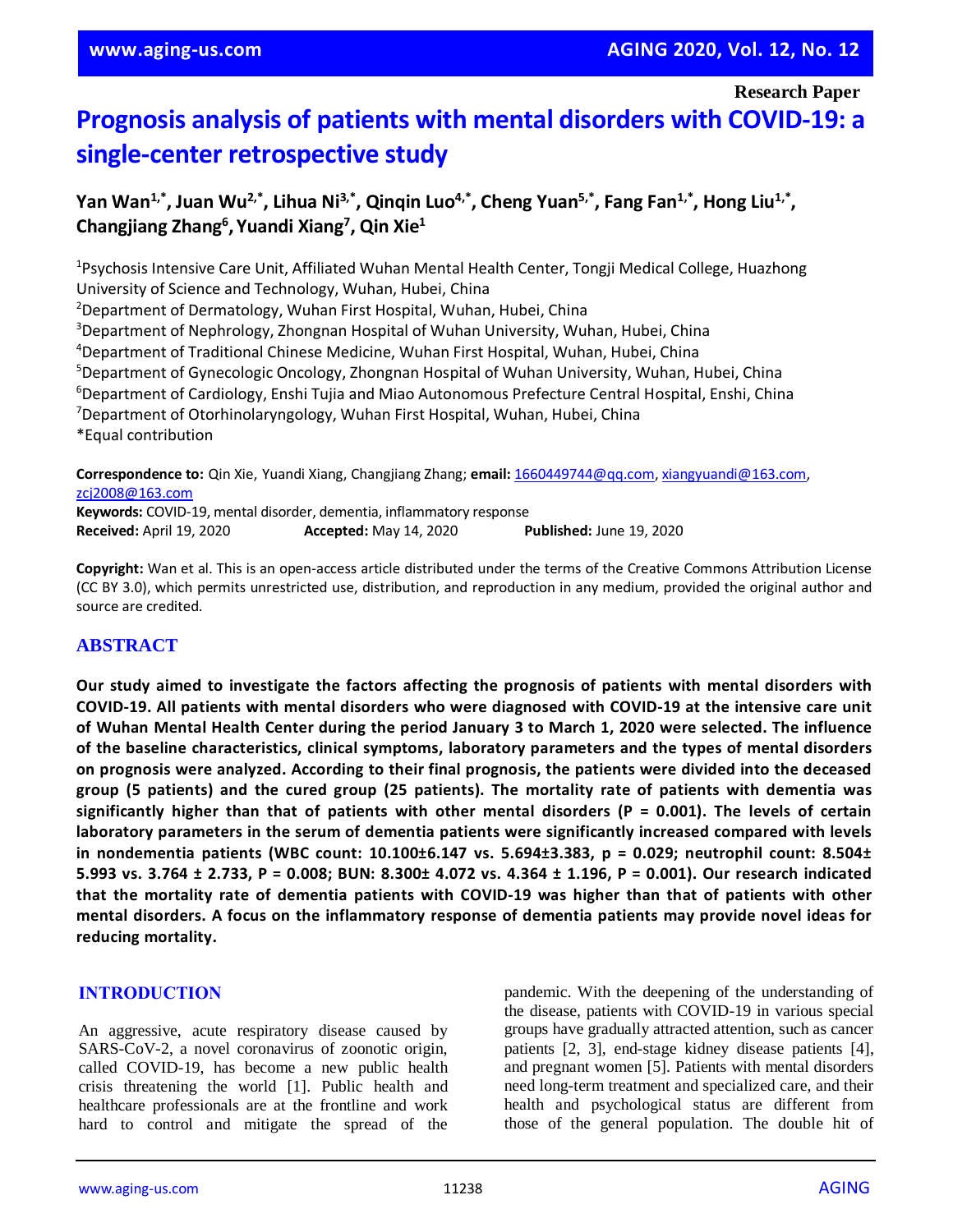| <b>Clinical parameters</b>                | Nonsevere symptoms group | Severe symptoms group | <b>ES</b> | P      |
|-------------------------------------------|--------------------------|-----------------------|-----------|--------|
|                                           | $(n=19)$                 | $(n=11)$              |           |        |
| Age(years)                                | $61.47 \pm 14.74$        | $66.73 \pm 7.30$      | $-1.01$   | 0.28   |
| Gender (n, Male/Female)                   | 6/13                     | 4/7                   | 0.07      | 1.00   |
| Maximum body temperature( ${}^{\circ}$ C) | $37.74 \pm 1.05$         | 38.09±1.30            | $-0.82$   | 0.42   |
| Heart rate (bpm)                          | $81.42 \pm 9.78$         | 88.55±15.48           | $-1.55$   | 0.13   |
| Systolic pressure (mmHg)                  | $128.53 \pm 16.76$       | $122.09 \pm 11.16$    | 1.13      | 0.27   |
| Diastolic pressure (mmHg)                 | $79.63 \pm 8.45$         | $77.91 \pm 11.18$     | 0.47      | 0.64   |
| Blood oxygen saturation $(\% )$           | $95.58 \pm 1.02$         | 88.45±3.56            | 8.25      | < 0.01 |
| History of basic diseases (n)             |                          |                       |           |        |
| Hypertension                              | 11                       | 3                     | 2.63      | 0.14   |
| Chronic bronchitis                        | 1                        | 0                     | 0.60      | 0.22   |
| Atherosclerosis                           | 4                        | 4                     | 0.84      | 0.36   |
| Symptom (n)                               |                          |                       |           |        |
| Fever                                     | 11                       | 8                     | 0.66      | 0.42   |
| Cough                                     | 9                        | 9                     | 3.45      | 0.06   |
| Muscle soreness                           | $\overline{0}$           |                       | 1.79      | 0.18   |
| Expectoration                             | 3                        | 2                     | 0.03      | 0.87   |
| Hemoptysis                                | 0                        | $\overline{0}$        |           |        |
| Dizzy                                     |                          | 2                     | 1.29      | 0.26   |
| Headache                                  | $\overline{0}$           | 0                     |           |        |
| Diarrhea                                  | 4                        | 3                     | 0.15      | 0.70   |
| Fatigue                                   | 8                        | 8                     | 2.63      | 0.11   |
| Pharyngalgia                              | 0                        | 0                     |           |        |
| Stuffy nose/Runny nose                    | $\theta$                 | 0                     |           |        |
| Anorexia/Nausea                           |                          | 6                     | 9.46      | 0.02   |
| <b>Dyspnea</b>                            |                          | 10                    | 22.00     | < 0.01 |
| Lumbago                                   | $\overline{0}$           | 2                     | 3.70      | 0.05   |

**Table 1. Baseline characteristics of mental disorders patients with COVID-19.**

ES=effect size

mental disorder and COVID-19 in the pandemic has raised great concerns. However, little information about this special group has been reported.

It has been acknowledged that mental disorders are a diverse group of conditions that primarily impair cognition, emotion, and behavioral control. Mental disorders can occur early in life and have a high aggregate prevalence in all countries, especially in low- and middleincome countries. People living with mental disorders have limited access to or difficulties understanding public health information, which predisposes them to an increased chance of infection compared with the general population. Obviously, the double hit of mental disorder and COVID-19 in the pandemic leads to increased danger. Therefore, this study focused on the factors affecting the prognosis of patients with mental disorders (especially dementia) with COVID-19.

# **RESULTS**

The clinical and laboratory parameters of this study are given in Table 1. The cases of a total of 30 patients were reviewed, and patients were divided into the nonsevere symptoms group (n=19) and the severe symptoms group  $(n=11)$ . There were significant differences in blood oxygen saturation  $(95.58 \pm 1.02\%)$ vs.  $88.45 \pm 3.56\%$ ,  $P < 0.01$ ) and the incidence of certain clinical symptoms (anorexia/nausea, P = 0.02, and dyspnea,  $P < 0.01$ ) between the nonsevere symptoms group and the severe symptoms group. However, there was no significant difference in baseline data such as age, sex, the type of mental disorder, and heart rate  $(P > 0.05)$ .

We regrouped the patients according to their final prognosis and divided the patients into the deceased group ( $n = 5$ ) and the cured group ( $n = 25$ ). There were significant differences in some clinical symptoms (fatigue, anorexia/nausea and dyspnea) and laboratory parameters (AST and BUN) between the two groups (P < 0.05, Table 2). Surprisingly, the mortality rate of patients with dementia was significantly higher than that of patients with other mental disorders ( $P = 0.001$ , Table 2).

To further explain this phenomenon, we compared the blood indexes of dementia patients and nondementia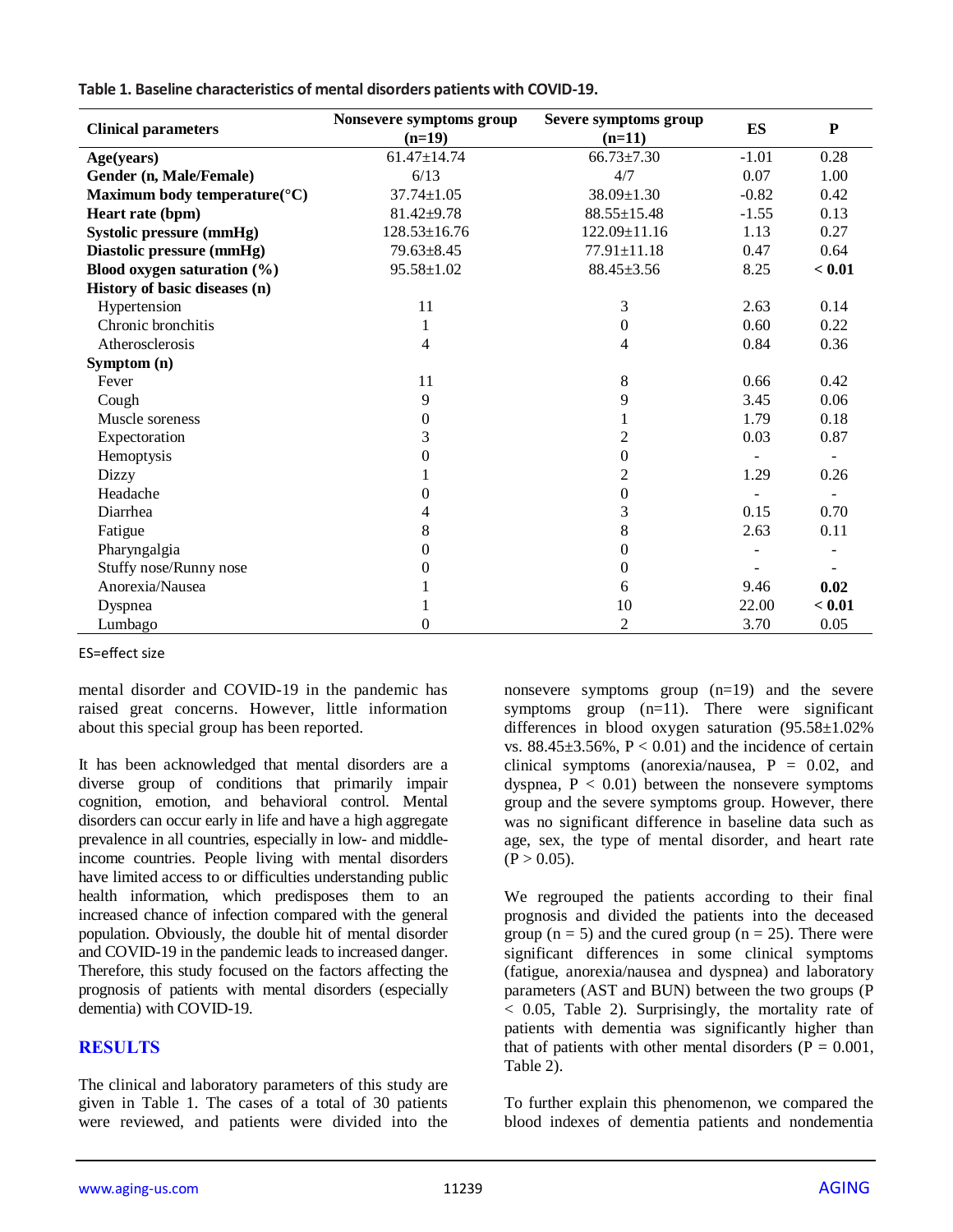| Table 2. Univariate analysis based on the prognosis of patients. |  |
|------------------------------------------------------------------|--|
|------------------------------------------------------------------|--|

| <b>Clinical parameters</b>  | $Cured(n=25)$      | $Deceased(n=5)$   | <b>ES</b> | ${\bf P}$ |
|-----------------------------|--------------------|-------------------|-----------|-----------|
| Age (years)                 | $62.72 \pm 13.640$ | 66.80±5.070       | $-0.652$  | 0.520     |
| Basic mental illness (n)    |                    |                   |           |           |
| Dementia                    | $\sqrt{2}$         | $\mathfrak{Z}$    | 8.112     | 0.004     |
| Nondementia                 | 23                 | $\overline{2}$    |           |           |
| Gender (n)                  |                    |                   | 1.920     | 0.166     |
| Male/Female                 | 7/18               | 3/2               |           |           |
| Symptom severity (n)        |                    |                   |           |           |
| Severe cases                | 6                  | $\mathfrak s$     | 10.364    | 0.001     |
| Non Severe cases            | 19                 | $\mathbf{0}$      |           |           |
| Symptom (n)                 |                    |                   |           |           |
| Fever                       | 14                 | 5                 | 3.474     | 0.062     |
| Cough                       | 15                 | 3                 | 0.000     | 1.000     |
| Muscle soreness             | $\mathbf{1}$       | $\boldsymbol{0}$  | 0.207     | 0.649     |
| Expectoration               | 5                  | $\boldsymbol{0}$  | 1.200     | 0.273     |
| <b>Dizziness</b>            | $\overline{c}$     | 1                 | 0.667     | 0.414     |
| Diarrhea                    | 6                  | $\mathbf{1}$      | 0.037     | 0.847     |
| Fatigue                     | 11                 | 5                 | 5.250     | 0.022     |
| Anorexia/Nausea             | $\overline{4}$     | 3                 | 4.509     | 0.034     |
| Dyspnea                     | 6                  | 5                 | 10.364    | 0.001     |
| <b>Blood routine</b>        |                    |                   |           |           |
| WBC $(10^9/L)$              | 5.877±3.419        | $9.184 \pm 6.720$ | $-1.633$  | 0.107     |
| Neutrophil count $(10^9/L)$ | 3.978±2.776        | 7.434±6.743       | $-1.949$  | 0.061     |
| Lymphocyte count $(10^9/L)$ | $1.393 \pm 0.680$  | $1.180 \pm 0.481$ | 0.666     | 0.511     |
| Monocyte count $(10^9/L)$   | $0.464 \pm 0.301$  | $0.454 \pm 0.106$ | 0.075     | 0.941     |
| Hemoglobin (g/L)            | 125.640±15.196     | 131.200±7.050     | $-0.793$  | 0.435     |
| Platelet count $(10^9/L)$   | 180.720±49.526     | 143.800±34.172    | 1.582     | 0.125     |
| Albumin $(g/L)$             | 37.550±5.534       | 34.180±0.838      | 1.199     | 0.241     |
| <b>Blood biochemistry</b>   |                    |                   |           |           |
| AST (U/L)                   | 24.360±12.086      | 49.250±27.585     | $-3.157$  | 0.004     |
| ALT (U/L)                   | 22.760±13.758      | 31.250±29.296     | $-0.971$  | 0.340     |
| TBil (umol/L)               | 7.396±3.517        | $7.525 \pm 1.611$ | $-0.071$  | 0.944     |
| SCr(umol/L)                 | 76.816±43.071      | 111.180±56.265    | $-1.552$  | 0.132     |
| BUN (mmol/L)                | $4.212 \pm 1.613$  | $9.060 \pm 3.464$ | $-4.984$  | < 0.001   |
| UA (umol/L)                 | 324.720±97.053     | 351.800±97.513    | $-0.569$  | 0.574     |

ES=effect size; TBil=total bilirubin; SCr=serum creatinine; BUN=blood urea nitrogen; UA=uric acid

patients. The results showed that certain laboratory parameters in the serum of dementia patients were significantly increased (WBC count:  $10.100 \pm 6.147$  vs. 5.694  $\pm$  3.383, P = 0.029; neutrophil count: 8.504  $\pm$ 5.993 vs.  $3.764 \pm 2.733$ , P = 0.008; BUN:  $8.300 \pm 4.072$ vs.  $4.364 \pm 1.196$ ,  $P = 0.001$ ; Figure 1).

Is there a correlation between the upregulation of inflammation indicators (WBC and neutrophil counts) and the impairment of renal function (BUN)? Our results suggest that WBC and neutrophil counts and BUN levels in nondementia patients were significantly positively correlated (WBC count:  $r^2=0.376$ ,  $P < 0.05$ , Figure 2A; neutrophil count:  $r^2=0.325$ ,  $P < 0.05$ , Figure 2B). However, we did not find such a significant correlation in patients with dementia (Figure 2C and 2D).

## **DISCUSSION**

In this study, we collected data on baseline characteristics, clinical symptoms, laboratory parameters and mental disease types in patients with mental disorders with COVID-19. The above information was used to find internal associations or differences as much as possible. Differences between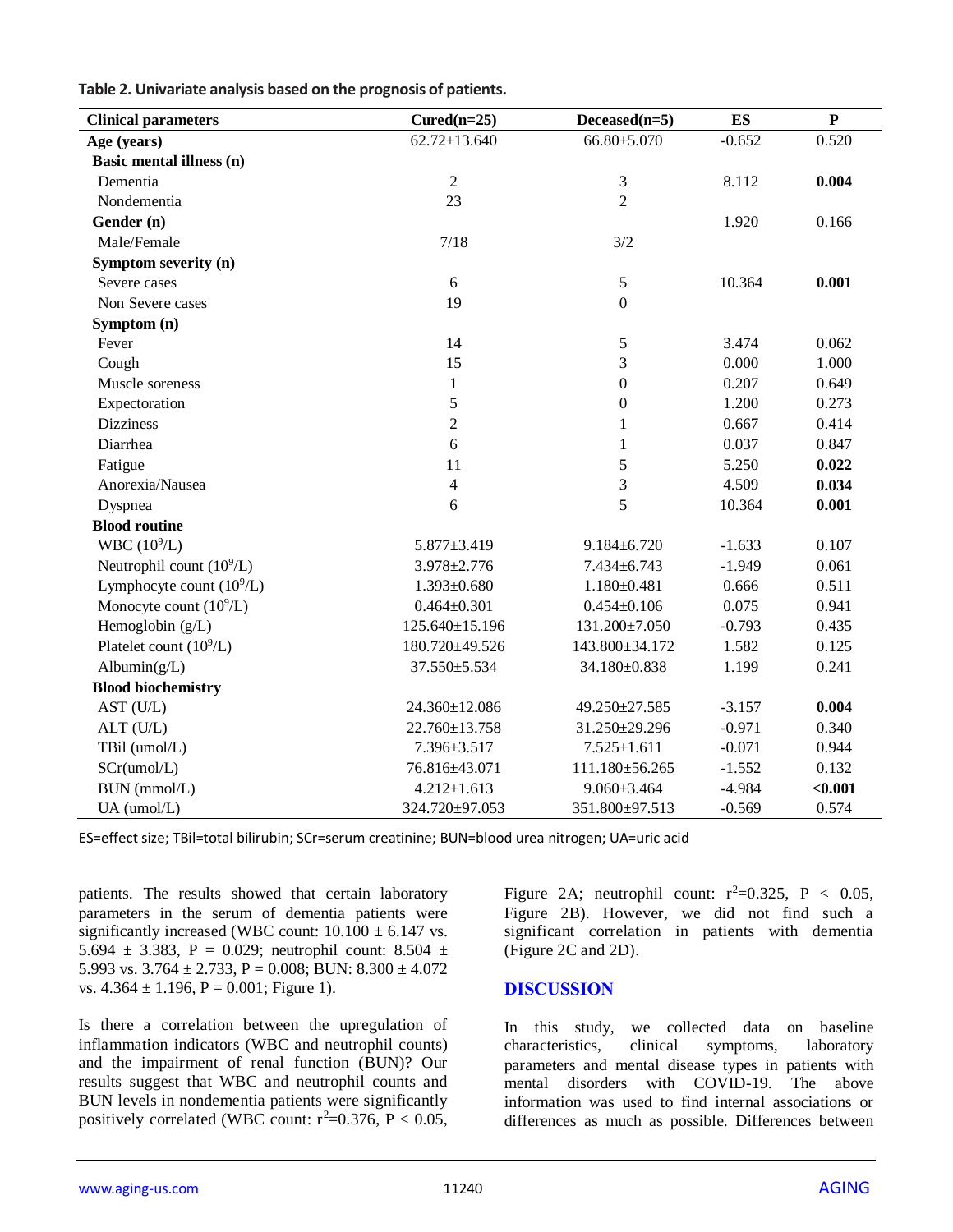

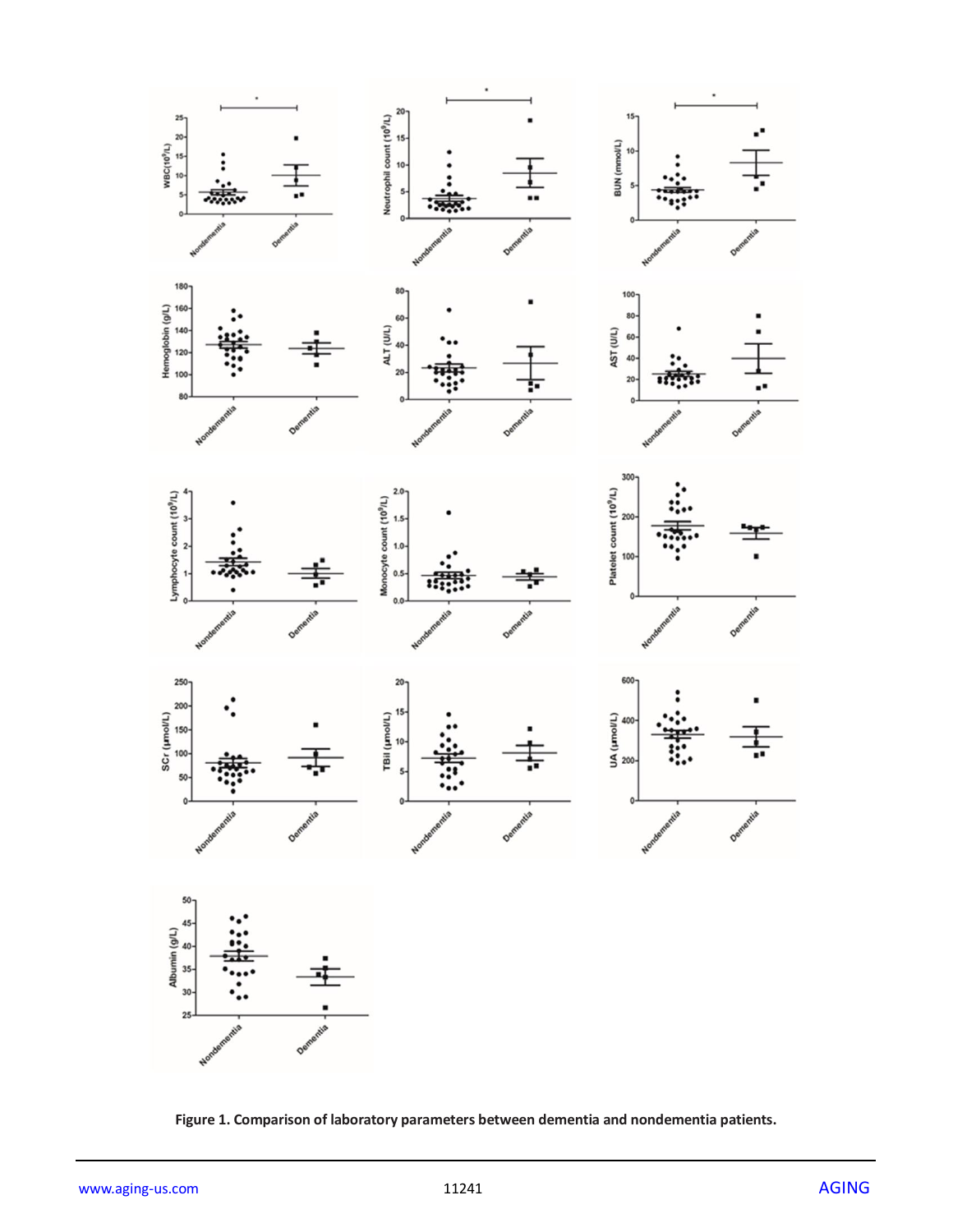patients with moderate/mild symptoms and patients with severe symptoms were mainly reflected in blood oxygen saturation, anorexia/nausea, and dyspnea. We analyzed the prognosis of patients and found that the mortality rate of dementia patients was significantly higher than that of patients with other mental disorders. In addition, the WBC count, neutrophil count and BUN level of patients with dementia were significantly higher than those of patients with other mental disorders.

Facing such a very interesting result, we needed to explore why the mortality rate of dementia patients was so high. First, dementia tends to have severe mental and behavioral symptoms. Second, due to less activity and long-term bed rest, the incidence of serious complications, such as pressure ulcers, lung infections, and cardiopulmonary insufficiency, is higher in dementia patients than in nondementia patients. Last but not least, inflammation might play an important role in the pathogenesis of dementia [6–8]. Inflammation is a characteristic of Alzheimer's disease (AD; the most important cause of dementia). AD dementia patients also have different degrees of inflammation [9]. Chronic inflammation is a common feature of various types of vascular dementia (the second most important cause of dementia) [10]. In addition to amyloid protein, inflammatory molecules, including acute inflammatory reactants and inflammatory cytokines, have been found in the cerebrospinal fluid of dementia patients [11]. Peripheral infection will also aggravate the onset and development of AD [12]. However, in another study [13] of general patients with COVID-19, patients with severe cases tended to have higher leukocyte counts and neutrophil-lymphocyte ratios. Therefore, the persistent inflammatory state of dementia patients may be the cause of the increased peripheral blood WBC and neutrophil counts in dementia patients with COVID-19.

At present, there is not enough evidence to support that the renal function damage of dementia patients with COVID-19 is worse than that of patients with other mental disorders. In our study, the inflammatory



**Figure 2. Correlation between inflammation and renal function.** (**A**) Correlation analysis of BUN and neutrophil count in all patients with mental disorders; (**B**) correlation analysis of BUN and WBC count in all patients with mental disorders; (**C**) matched test of BUN and neutrophil count in dementia patients; (**D**) matched test of BUN and WBC count in dementia patients. ns: no significance.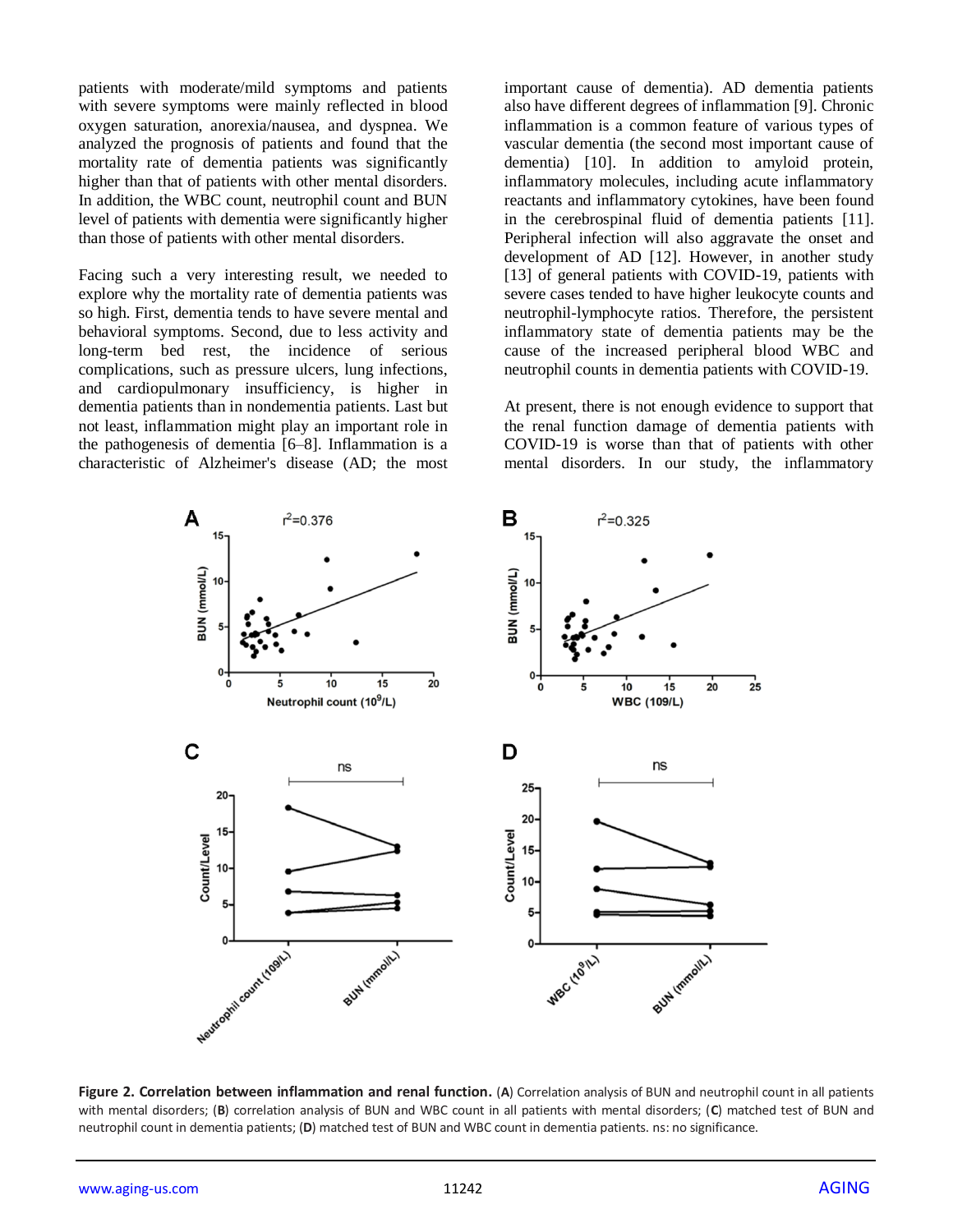response of patients with mental disorders was associated with renal impairment, but this phenomenon was not statistically significant in patients with dementia. Therefore, the increase in BUN levels may not be unique to patients with dementia with COVID-19. It may be that these patients have severe symptoms, which lead to damage to renal function. Of course, due to the limitation of the sample size of dementia patients, the trend of the correlation analysis may be masked. Therefore, the correlation between the inflammatory response and renal function impairment in dementia patients needs to be treated with caution. At least, based on the current results and previous evidence, it is not enough to deny this conclusion.

It is worth noting that the following limitations of this study cannot be ignored. Since our research is limited to patients with mental disorders, which makes the sample size insufficient, the probability of false-positive errors seen in small-sample clinical studies is difficult to avoid. In addition, dementia may also be accompanied by other mental disorders, and the heterogeneity between patients may result in an overestimation of the statistical results. Nonetheless, our research indicated that the mortality rate of dementia patients with COVID-19 was higher than that of patients with other mental disorders. A focus on the inflammatory response of dementia may provide novel ideas for reducing mortality.

## **MATERIALS AND METHODS**

#### **Participants and materials**

All patients who were diagnosed with mental disorders and with COVID-19 at the intensive care unit of Wuhan Mental Health Center during the period January 2 to March 1, 2020 were selected. The definition of the mental disorders was based on the International Classification of Diseases-10 (ICD-10). The diagnosis of COVID-19 was made according to the standards for the "Diagnosis and Treatment Scheme of New Coronavirus Infected Pneumonia" (trial version 6 [14]). Finally, a total of 30 newly diagnosed COVID-19 patients with mental disorders were considered candidates in our study. Exclusion criteria included other infectious diseases, hepatic or renal insufficiency, and malignancies. No patient received COVID-19 related antiviral or symptomatic treatment before entering this study.

## **Data collection**

We reviewed electronic patient records retrospectively; clinical and laboratory parameters were extracted, including sex, age, the types of mental disorders, COVID-19 nucleic acid detection, routine blood test and laboratory biochemical examination results, such as total protein (TP), alanine aminotransferase (ALT), aspartate aminotransferase (AST), creatinine (Cr), blood urea nitrogen (BUN), and uric acid (UA), and so on. These laboratory parameters were evaluated when patients first underwent laboratory tests in the hospital. The study was approved by the Ethics Committee of Wuhan Mental Health Center, and all patients provided informed consent.

#### **Statistical analysis**

All data were analyzed by using SPSS 16.0 (SPSS Inc., Chicago, IL) and GraphPad Prism 5. Continuous variables are shown as the mean  $\pm$  the standard deviation (SD), and categorical variables are shown as percentages. Before analysis, the Kolmogorov–Smirnov test was conducted to identify variable normality. Continuous variables with normal distribution were analyzed by an independent-sample t test, and nonnormally distributed data were compared by a rank-sum test.  $P < 0.05$  was considered statistically significant.

#### **Ethical statement**

All procedures performed in studies involving human participants were in accordance with the ethical standards of the institutional and/or national research committee and with the 1964 Declaration of Helsinki and its later amendments or comparable ethical standards. Informed consent was obtained from all individual participants included in the study.

## **AUTHOR CONTRIBUTIONS**

The work presented here was carried out in collaboration among all authors. YDX, JW and QX defined the research theme and discussed the analyses, interpretation, and presentation. CY and LHN drafted the manuscript, analyzed the data, developed the algorithm and interpreted the results. YW, QQL, CJZ, FF and HL worked together on associated data collection and helped to draft the manuscript. CY and CJZ helped to perform the statistical analysis and reference collection. All authors read and approved the final manuscript.

# **CONFLICTS OF INTEREST**

The authors have no conflicts of interest to declare.

## **REFERENCES**

1. Huang C, Wang Y, Li X, Ren L, Zhao J, Hu Y, Zhang L, Fan G, Xu J, Gu X, Cheng Z, Yu T, Xia J, et al. Clinical features